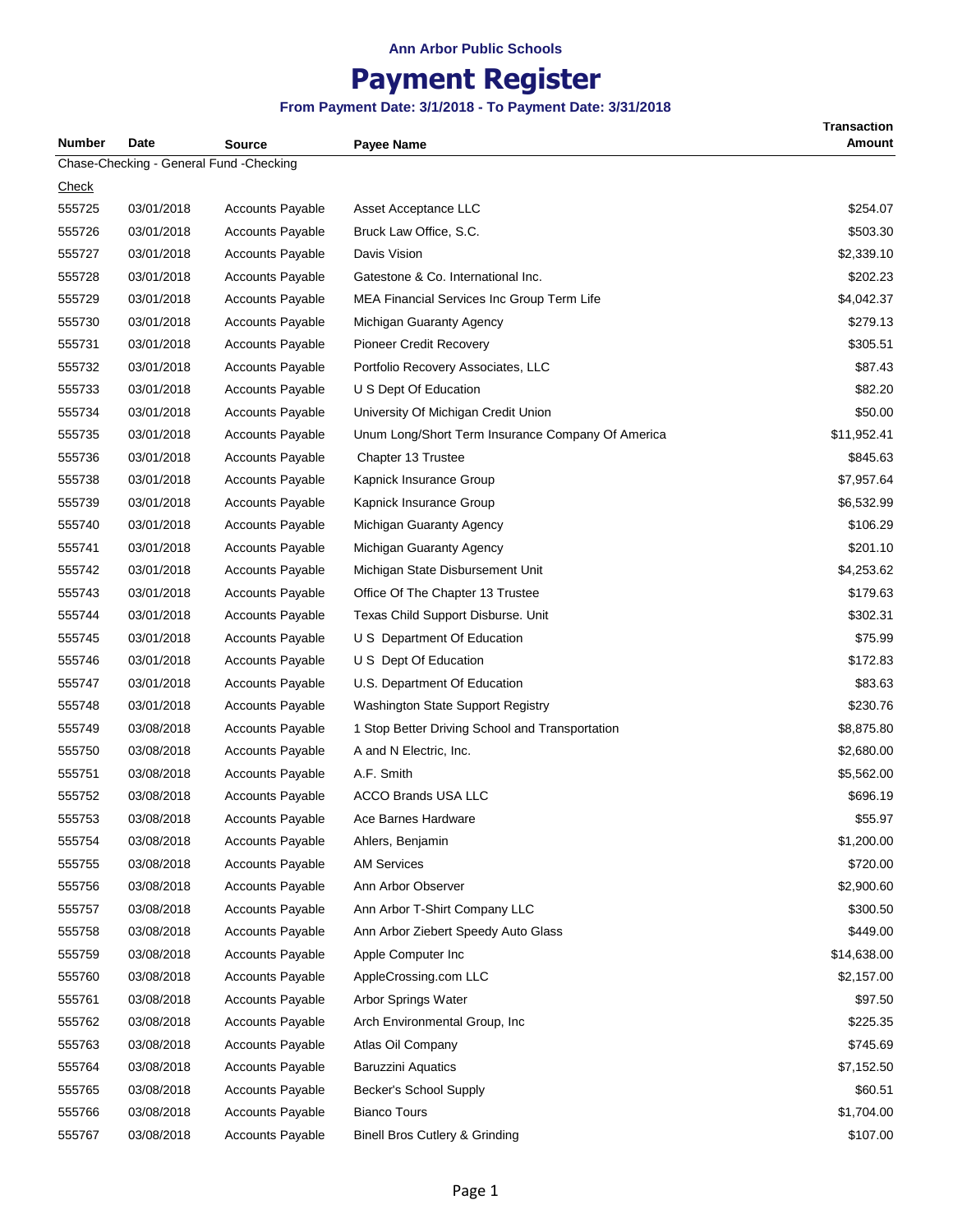## **Payment Register**

| 555768 | 03/08/2018 | <b>Accounts Payable</b> | <b>Blackthorn Industries Inc.</b>               | \$100.00     |
|--------|------------|-------------------------|-------------------------------------------------|--------------|
| 555769 | 03/08/2018 | <b>Accounts Payable</b> | Bleu Peacock Photography                        | \$1,050.00   |
| 555770 | 03/08/2018 | <b>Accounts Payable</b> | <b>Blick Art Materials LLC</b>                  | \$407.14     |
| 555771 | 03/08/2018 | <b>Accounts Payable</b> | Bradley Axelrod, Dr                             | \$300.00     |
| 555772 | 03/08/2018 | <b>Accounts Payable</b> | <b>Broadspire Services Inc</b>                  | \$44,262.34  |
| 555773 | 03/08/2018 | <b>Accounts Payable</b> | <b>Broadspire Services Inc</b>                  | \$17,410.03  |
| 555774 | 03/08/2018 | <b>Accounts Payable</b> | <b>Broadspire Services Inc</b>                  | \$13,340.14  |
| 555775 | 03/08/2018 | <b>Accounts Payable</b> | Brower, Montgomery, C.                          | \$104.31     |
| 555776 | 03/08/2018 | <b>Accounts Payable</b> | <b>Bulldog Records Management Inc.</b>          | \$139.39     |
| 555777 | 03/08/2018 | <b>Accounts Payable</b> | Burns, Tinetra                                  | \$800.00     |
| 555778 | 03/08/2018 | <b>Accounts Payable</b> | Busch's Valuland - Green Rd                     | \$147.14     |
| 555779 | 03/08/2018 | <b>Accounts Payable</b> | Busch's Valuland-Main St                        | \$266.11     |
| 555780 | 03/08/2018 | <b>Accounts Payable</b> | Camfil Michigan                                 | \$1,219.40   |
| 555781 | 03/08/2018 | <b>Accounts Payable</b> | Carl Gunderson Dba Simply Holistic Fitn         | \$2,577.13   |
| 555782 | 03/08/2018 | <b>Accounts Payable</b> | CCP Products, Inc. DBA Champion Custom Products | \$1,487.96   |
| 555783 | 03/08/2018 | <b>Accounts Payable</b> | <b>CDW Government Inc.</b>                      | \$4,428.10   |
| 555784 | 03/08/2018 | <b>Accounts Payable</b> | Central Michigan Paper (cmp)                    | \$1,925.10   |
| 555785 | 03/08/2018 | <b>Accounts Payable</b> | Chartwells, Compass Group USA                   | \$318,944.43 |
| 555786 | 03/08/2018 | <b>Accounts Payable</b> | Chasing Summer, Inc.                            | \$5,000.00   |
| 555787 | 03/08/2018 | <b>Accounts Payable</b> | City Of Ann Arbor Parks And Recreation          | \$13,735.10  |
| 555788 | 03/08/2018 | <b>Accounts Payable</b> | City Of Ann Arbor Police Dept.                  | \$3,109.15   |
| 555789 | 03/08/2018 | <b>Accounts Payable</b> | City Of Ann Arbor Treasurer                     | \$57,971.69  |
| 555790 | 03/08/2018 | <b>Accounts Payable</b> | Cliff Keen Corporation                          | \$400.00     |
| 555791 | 03/08/2018 | <b>Accounts Payable</b> | Colman Wolf Supply Company                      | \$11,164.72  |
| 555792 | 03/08/2018 | <b>Accounts Payable</b> | Comcast                                         | \$206.66     |
| 555793 | 03/08/2018 | <b>Accounts Payable</b> | Community Music School of Ann Arbor             | \$2,387.90   |
| 555794 | 03/08/2018 | <b>Accounts Payable</b> | <b>Complete Battery Source</b>                  | \$6,789.13   |
| 555795 | 03/08/2018 | <b>Accounts Payable</b> | <b>Constellation New Energy Gas</b>             | \$396,758.09 |
| 555796 | 03/08/2018 | <b>Accounts Payable</b> | Covert, Kimberly, Cundiff                       | \$2,000.00   |
| 555797 | 03/08/2018 | <b>Accounts Payable</b> | <b>Crawford Door Sales</b>                      | \$1,840.00   |
| 555798 | 03/08/2018 | <b>Accounts Payable</b> | Creative Benefits & Insurance Solutions LIc     | \$21,401.00  |
| 555799 | 03/08/2018 | <b>Accounts Payable</b> | Crisis Prevention Institute Inc                 | \$6,098.00   |
| 555800 | 03/08/2018 | <b>Accounts Payable</b> | Daly Merritt Insurance                          | \$1,097.00   |
| 555801 | 03/08/2018 | <b>Accounts Payable</b> | Demco Inc                                       | \$720.91     |
| 555802 | 03/08/2018 | <b>Accounts Payable</b> | Detroit Edison Or Dte Energy                    | \$37,830.88  |
| 555803 | 03/08/2018 | <b>Accounts Payable</b> | Detroit Marriott at the Renaissance Center      | \$8,541.24   |
| 555804 | 03/08/2018 | <b>Accounts Payable</b> | Detroit Salt Company Llc                        | \$14,056.99  |
| 555805 | 03/08/2018 | <b>Accounts Payable</b> | Dihydro Services Inc                            | \$434.00     |
| 555806 | 03/08/2018 | <b>Accounts Payable</b> | Dollar Bill Copying                             | \$3,806.25   |
| 555807 | 03/08/2018 | <b>Accounts Payable</b> | DreamBox Learning                               | \$2,900.00   |
| 555808 | 03/08/2018 | <b>Accounts Payable</b> | Dummies On The Run Jerry Buffman                | \$800.00     |
| 555809 | 03/08/2018 | <b>Accounts Payable</b> | Eberwhite Elementary Petty Cash Or              | \$34.14      |
| 555810 | 03/08/2018 | <b>Accounts Payable</b> | Eberwhite Elementary Petty Cash Or              | \$100.00     |
| 555811 | 03/08/2018 | <b>Accounts Payable</b> | Educational Visions Alliance Inc                | \$3,600.00   |
| 555812 | 03/08/2018 | <b>Accounts Payable</b> | <b>Edwards Brothers Malloy Inc</b>              | \$2,750.00   |
| 555813 | 03/08/2018 | <b>Accounts Payable</b> | EMG                                             | \$29,925.85  |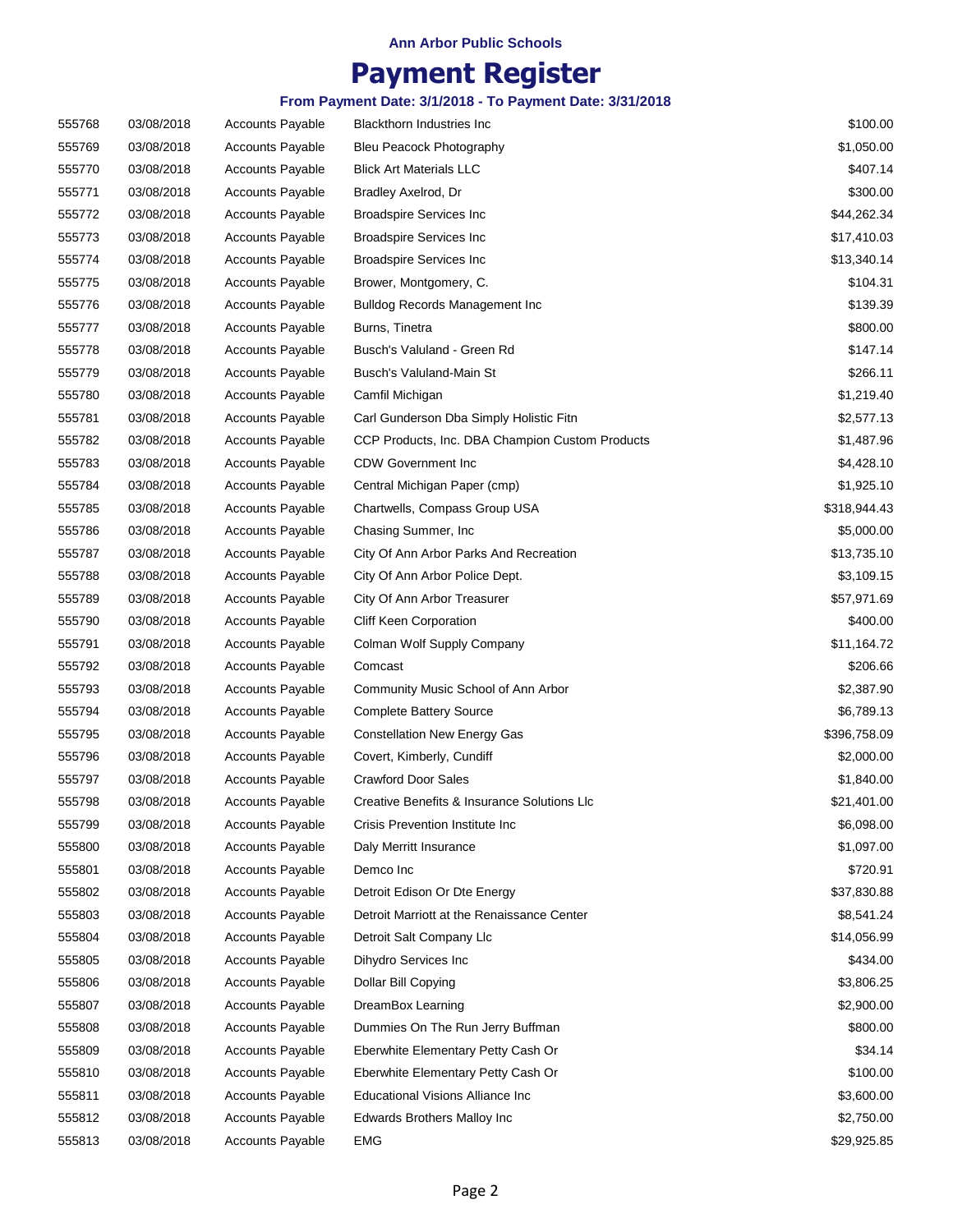## **Payment Register**

| 555814 | 03/08/2018 | <b>Accounts Payable</b> | Facemakers Incorporated                       | \$2,044.00   |
|--------|------------|-------------------------|-----------------------------------------------|--------------|
| 555815 | 03/08/2018 | <b>Accounts Payable</b> | Faria Systems Inc.                            | \$4,515.00   |
| 555816 | 03/08/2018 | <b>Accounts Payable</b> | Ferguson Enterprises, Inc.                    | \$34,154.54  |
| 555817 | 03/08/2018 | <b>Accounts Payable</b> | Fiber Link Inc                                | \$15,375.02  |
| 555818 | 03/08/2018 | <b>Accounts Payable</b> | Fingerle Lumber Co                            | \$92.55      |
| 555819 | 03/08/2018 | <b>Accounts Payable</b> | Flipside Art Studio, LLC                      | \$4,894.95   |
| 555820 | 03/08/2018 | <b>Accounts Payable</b> | Follett School Solutions, Inc.                | \$179.09     |
| 555821 | 03/08/2018 | <b>Accounts Payable</b> | <b>Foster Specialty Floors</b>                | \$1,600.00   |
| 555822 | 03/08/2018 | <b>Accounts Payable</b> | Francesca Gitschlag                           | \$670.79     |
| 555823 | 03/08/2018 | <b>Accounts Payable</b> | Getaway Tours Inc                             | \$695.00     |
| 555824 | 03/08/2018 | <b>Accounts Payable</b> | Good Sports Limited Ptshp Ann Arbor Ice Cube, | \$848.00     |
| 555825 | 03/08/2018 | <b>Accounts Payable</b> | Gordon Food Service                           | \$3,230.00   |
| 555826 | 03/08/2018 | <b>Accounts Payable</b> | Great Lakes Environmental Service, Inc.       | \$100.00     |
| 555827 | 03/08/2018 | <b>Accounts Payable</b> | Green, Jacquelyn, Marie                       | \$486.85     |
| 555828 | 03/08/2018 | <b>Accounts Payable</b> | Greene, Colleen, Mary                         | \$243.72     |
| 555829 | 03/08/2018 | <b>Accounts Payable</b> | H.V. Burton Company                           | \$11,932.84  |
| 555830 | 03/08/2018 | <b>Accounts Payable</b> | <b>Heaney General Contracting</b>             | \$7,412.43   |
| 555831 | 03/08/2018 | <b>Accounts Payable</b> | <b>Heikkinen Productions</b>                  | \$1,298.00   |
| 555832 | 03/08/2018 | <b>Accounts Payable</b> | Herald Publishing-Commercial Pcard - Printing | \$575.00     |
| 555833 | 03/08/2018 | <b>Accounts Payable</b> | Hewitt's Music, Inc.                          | \$1,091.50   |
| 555834 | 03/08/2018 | <b>Accounts Payable</b> | Hocking, Lucinda Lee                          | \$1,125.47   |
| 555835 | 03/08/2018 | <b>Accounts Payable</b> | Impact Printing Services, Llc                 | \$416.59     |
| 555836 | 03/08/2018 | <b>Accounts Payable</b> | Intrastate Distributors, Inc.                 | \$234.75     |
| 555837 | 03/08/2018 | <b>Accounts Payable</b> | IXL Learning, Inc.                            | \$750.00     |
| 555838 | 03/08/2018 | <b>Accounts Payable</b> | J W Pepper & Sons, Inc.                       | \$576.37     |
| 555839 | 03/08/2018 | <b>Accounts Payable</b> | Jewish Family Services Of Washtenaw Cty Inc   | \$1,676.20   |
| 555840 | 03/08/2018 | <b>Accounts Payable</b> | John Thomas Dodson                            | \$250.00     |
| 555841 | 03/08/2018 | <b>Accounts Payable</b> | Jostens, Inc.                                 | \$1,195.56   |
| 555842 | 03/08/2018 | <b>Accounts Payable</b> | Kone Incorporated                             | \$3,562.67   |
| 555844 | 03/08/2018 | <b>Accounts Payable</b> | Lakeshore Learning Materials                  | \$55,040.98  |
| 555845 | 03/08/2018 | <b>Accounts Payable</b> | Learning Without Tears                        | \$635.25     |
| 555846 | 03/08/2018 | <b>Accounts Payable</b> | Let's Go Transportation Services              | \$15,659.60  |
| 555847 | 03/08/2018 | <b>Accounts Payable</b> | Literati Bookstore                            | \$868.33     |
| 555848 | 03/08/2018 | <b>Accounts Payable</b> | Little Caesars Pizza                          | \$49.81      |
| 555849 | 03/08/2018 | Accounts Payable        | Lis & Associates                              | \$883.33     |
| 555850 | 03/08/2018 | <b>Accounts Payable</b> | Lowe's Home Centers, Inc.                     | \$736.28     |
| 555851 | 03/08/2018 | Accounts Payable        | Lucks Music Library                           | \$270.25     |
| 555852 | 03/08/2018 | <b>Accounts Payable</b> | MacNair, Alan, Roy                            | \$150.00     |
| 555853 | 03/08/2018 | <b>Accounts Payable</b> | Macprofessionals Inc.                         | \$1,500.00   |
| 555854 | 03/08/2018 | Accounts Payable        | <b>MACUL</b>                                  | \$5,140.00   |
| 555855 | 03/08/2018 | <b>Accounts Payable</b> | Marijean Quigley-Young                        | \$150.00     |
| 555856 | 03/08/2018 | <b>Accounts Payable</b> | <b>MASSP</b>                                  | \$1,276.00   |
| 555857 | 03/08/2018 | <b>Accounts Payable</b> | <b>Mediscan Staffing Services</b>             | \$5,369.00   |
| 555858 | 03/08/2018 | <b>Accounts Payable</b> | Merit Network, Inc.                           | \$138,300.00 |
| 555859 | 03/08/2018 | Accounts Payable        | Metro Delivery Inc                            | \$359.68     |
| 555860 | 03/08/2018 | <b>Accounts Payable</b> | Metro Waste Service                           | \$5,869.30   |
|        |            |                         |                                               |              |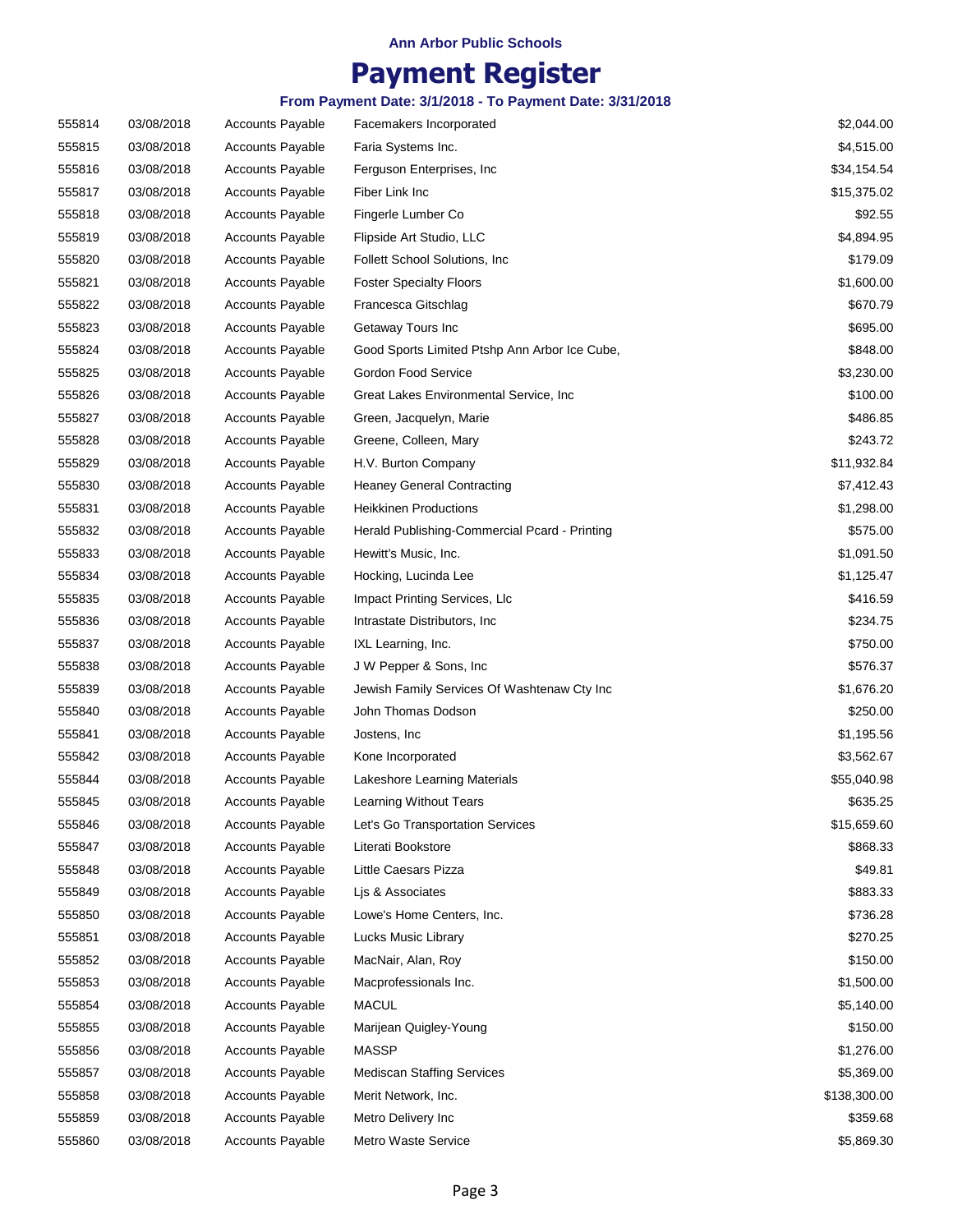## **Payment Register**

| 555861 | 03/08/2018 | <b>Accounts Payable</b> | MI Assoc Of Admins Of Spec Ed Maase                | \$765.00    |
|--------|------------|-------------------------|----------------------------------------------------|-------------|
| 555862 | 03/08/2018 | <b>Accounts Payable</b> | Michigan Deca Eastern Michigan Uni                 | \$7,620.00  |
| 555863 | 03/08/2018 | <b>Accounts Payable</b> | Michigan Interpreting Services, Inc.               | \$2,352.00  |
| 555864 | 03/08/2018 | <b>Accounts Payable</b> | Michigan Power Rodding Inc                         | \$2,412.00  |
| 555865 | 03/08/2018 | <b>Accounts Payable</b> | Michigan School Business Officials/MSBO            | \$300.00    |
| 555866 | 03/08/2018 | <b>Accounts Payable</b> | Michigan Web Press                                 | \$6,110.30  |
| 555867 | 03/08/2018 | <b>Accounts Payable</b> | Miller Canfield Paddock Stone Plc                  | \$7,711.96  |
| 555868 | 03/08/2018 | <b>Accounts Payable</b> | Molten USA, Inc.                                   | \$715.20    |
| 555869 | 03/08/2018 | <b>Accounts Payable</b> | <b>National Business Institute</b>                 | \$339.00    |
| 555870 | 03/08/2018 | <b>Accounts Payable</b> | National Energy Control Corporation                | \$1,513.17  |
| 555871 | 03/08/2018 | <b>Accounts Payable</b> | NCS Pearson, Inc.                                  | \$7,503.76  |
| 555872 | 03/08/2018 | Accounts Payable        | Nicola's Books/little Professor Westgate           | \$287.60    |
| 555873 | 03/08/2018 | <b>Accounts Payable</b> | NUCO <sub>2</sub> Inc                              | \$397.81    |
| 555874 | 03/08/2018 | <b>Accounts Payable</b> | Office Depot                                       | \$5,492.73  |
| 555875 | 03/08/2018 | <b>Accounts Payable</b> | <b>OHM Advisors</b>                                | \$885.75    |
| 555876 | 03/08/2018 | <b>Accounts Payable</b> | <b>Pioneer Valley Educational Press</b>            | \$1,459.44  |
| 555877 | 03/08/2018 | <b>Accounts Payable</b> | <b>Pitney Bowes</b>                                | \$1,052.38  |
| 555878 | 03/08/2018 | <b>Accounts Payable</b> | Polar Paradice                                     | \$375.00    |
| 555879 | 03/08/2018 | <b>Accounts Payable</b> | Pro-Ed                                             | \$1,384.90  |
| 555880 | 03/08/2018 | <b>Accounts Payable</b> | ProCare Therapy, Inc.                              | \$6,298.50  |
| 555881 | 03/08/2018 | <b>Accounts Payable</b> | Process Results, Inc.                              | \$9,938.00  |
| 555882 | 03/08/2018 | <b>Accounts Payable</b> | Project Lead The Way, Inc.                         | \$1,516.50  |
| 555883 | 03/08/2018 | <b>Accounts Payable</b> | <b>Quill Corporation</b>                           | \$319.90    |
| 555884 | 03/08/2018 | <b>Accounts Payable</b> | <b>Quill Corporation</b>                           | \$957.68    |
| 555885 | 03/08/2018 | <b>Accounts Payable</b> | <b>Resolute Educational Solutions</b>              | \$4,725.00  |
| 555886 | 03/08/2018 | <b>Accounts Payable</b> | <b>Resolute Protections Specialists</b>            | \$1,701.00  |
| 555887 | 03/08/2018 | <b>Accounts Payable</b> | Revel and Roll                                     | \$476.80    |
| 555888 | 03/08/2018 | <b>Accounts Payable</b> | Risk Security & Investigations                     | \$7,761.20  |
| 555889 | 03/08/2018 | <b>Accounts Payable</b> | RJ Landau Partners                                 | \$11,512.50 |
| 555890 | 03/08/2018 | <b>Accounts Payable</b> | RKA Petroleum Companies, Inc.                      | \$24,375.60 |
| 555891 | 03/08/2018 | Accounts Payable        | Rocket Enterprise, Inc.                            | \$1,737.50  |
| 555892 | 03/08/2018 | Accounts Payable        | <b>Rovin Ceramics</b>                              | \$637.12    |
| 555893 | 03/08/2018 | <b>Accounts Payable</b> | Saline Area Schools                                | \$4,432.32  |
| 555894 | 03/08/2018 | <b>Accounts Payable</b> | Scholastic Inc                                     | \$813.16    |
| 555895 | 03/08/2018 | Accounts Payable        | School Health Corporation                          | \$1,298.85  |
| 555896 | 03/08/2018 | Accounts Payable        | School Nurse Supply, Inc.                          | \$179.89    |
| 555897 | 03/08/2018 | Accounts Payable        | School Specialty Inc*                              | \$1,420.03  |
| 555898 | 03/08/2018 | Accounts Payable        | ScreenLine, L.L.C.                                 | \$280.00    |
| 555899 | 03/08/2018 | <b>Accounts Payable</b> | <b>SDE Registrations</b>                           | \$419.00    |
| 555900 | 03/08/2018 | <b>Accounts Payable</b> | Service Pro Plumbing & Environmental Contracting I | \$170.00    |
| 555901 | 03/08/2018 | Accounts Payable        | Service Sports, Inc.                               | \$13,883.40 |
| 555902 | 03/08/2018 | <b>Accounts Payable</b> | Shar Products Co                                   | \$2,240.95  |
| 555903 | 03/08/2018 | Accounts Payable        | Signs By Tomorrow                                  | \$76.70     |
| 555904 | 03/08/2018 | Accounts Payable        | <b>SJS Educational Solutions</b>                   | \$4,500.00  |
| 555905 | 03/08/2018 | Accounts Payable        | <b>SME</b>                                         | \$7,445.38  |
| 555906 | 03/08/2018 | Accounts Payable        | SP Designs & Manufacturing Inc                     | \$687.15    |
|        |            |                         |                                                    |             |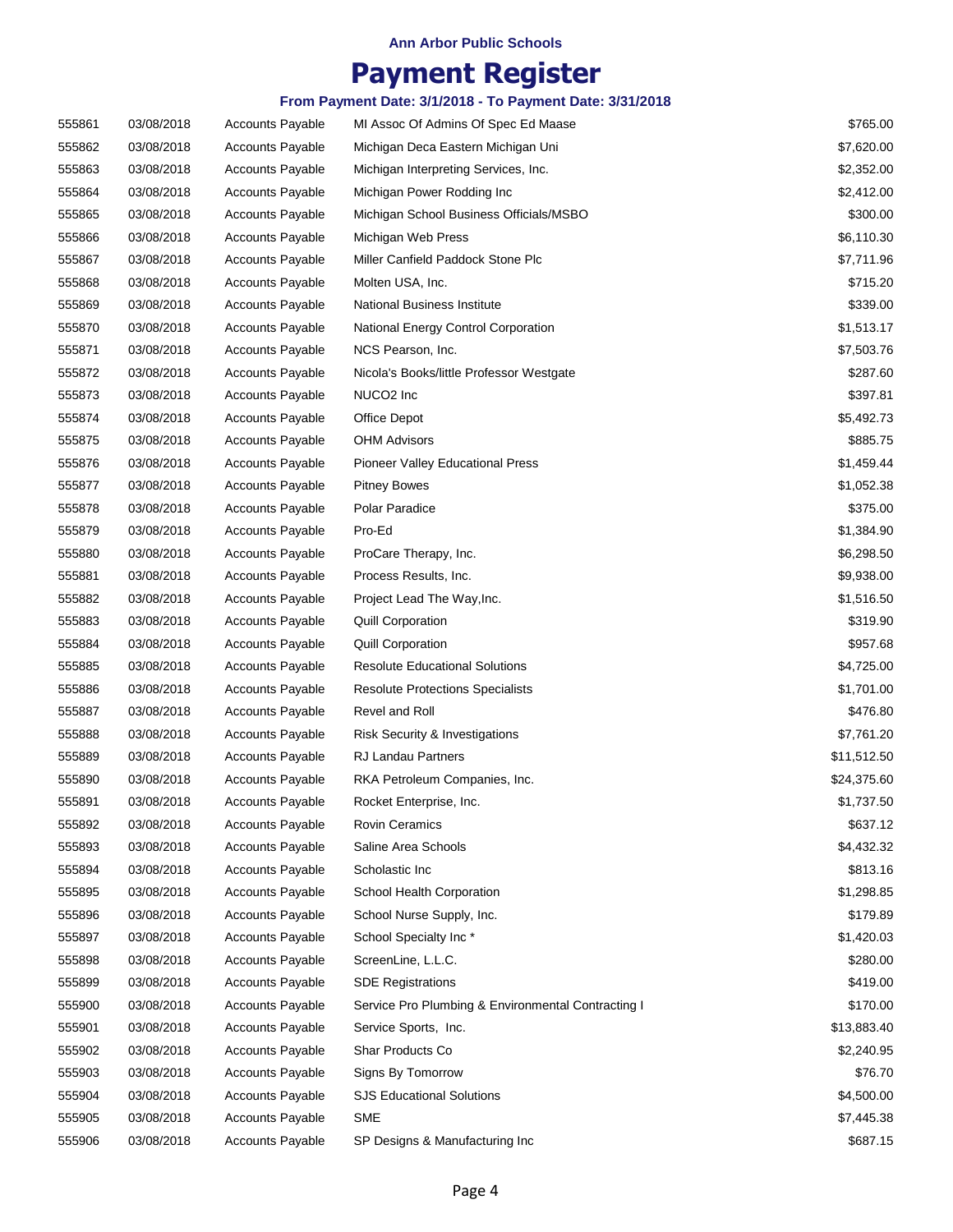## **Payment Register**

| 555907 | 03/08/2018 | <b>Accounts Payable</b> | Stadium Hardware                               | \$83.08     |
|--------|------------|-------------------------|------------------------------------------------|-------------|
| 555908 | 03/08/2018 | <b>Accounts Payable</b> | Staples Advantage                              | \$519.95    |
| 555909 | 03/08/2018 | <b>Accounts Payable</b> | State Of Mi Dept Of Labor & Economic Growth    | \$185.00    |
| 555910 | 03/08/2018 | <b>Accounts Payable</b> | State Of Michigan Labor And Economic G         | \$290.00    |
| 555911 | 03/08/2018 | <b>Accounts Payable</b> | Stephen L Burns                                | \$1,500.00  |
| 555912 | 03/08/2018 | <b>Accounts Payable</b> | Stone & Dirt                                   | \$1,775.00  |
| 555913 | 03/08/2018 | <b>Accounts Payable</b> | Stumps                                         | \$444.88    |
| 555914 | 03/08/2018 | <b>Accounts Payable</b> | Sunbelt & Staffing                             | \$2,412.00  |
| 555915 | 03/08/2018 | <b>Accounts Payable</b> | Sunglo Restoration Svcs Inc                    | \$5,109.06  |
| 555916 | 03/08/2018 | <b>Accounts Payable</b> | Superior Lawn Care & Snow Removal, LLC         | \$61,850.00 |
| 555917 | 03/08/2018 | <b>Accounts Payable</b> | The Ark                                        | \$400.00    |
| 555918 | 03/08/2018 | <b>Accounts Payable</b> | The Heaney Group                               | \$1,538.82  |
| 555919 | 03/08/2018 | <b>Accounts Payable</b> | The Regents of the University of Michigan      | \$65,729.00 |
| 555920 | 03/08/2018 | <b>Accounts Payable</b> | <b>Tobins Lake Studio</b>                      | \$2,392.70  |
| 555921 | 03/08/2018 | <b>Accounts Payable</b> | Todd Wenzel Buick GMC of Westland, Inc.        | \$29,730.20 |
| 555922 | 03/08/2018 | <b>Accounts Payable</b> | Toledo P E Supply Co                           | \$169.97    |
| 555923 | 03/08/2018 | <b>Accounts Payable</b> | Toshiba Business Solutions Michigan            | \$21,969.35 |
| 555924 | 03/08/2018 | <b>Accounts Payable</b> | Trinity Health - Michigan                      | \$500.00    |
| 555925 | 03/08/2018 | <b>Accounts Payable</b> | U Of M Wheelchair Seating Svc                  | \$1,911.00  |
| 555926 | 03/08/2018 | <b>Accounts Payable</b> | Unit Packaging                                 | \$261.40    |
| 555927 | 03/08/2018 | <b>Accounts Payable</b> | University Of Michigan University Productio    | \$100.00    |
| 555928 | 03/08/2018 | <b>Accounts Payable</b> | University of Michigan, MedSport               | \$6,000.00  |
| 555929 | 03/08/2018 | <b>Accounts Payable</b> | <b>University Translator Services</b>          | \$3,770.22  |
| 555930 | 03/08/2018 | <b>Accounts Payable</b> | Unum Life Insurance Company Of America         | \$3,260.08  |
| 555931 | 03/08/2018 | <b>Accounts Payable</b> | US Foods, Inc.                                 | \$1,406.40  |
| 555932 | 03/08/2018 | <b>Accounts Payable</b> | Van Gieson, Mason                              | \$400.00    |
| 555933 | 03/08/2018 | <b>Accounts Payable</b> | Video And Internet Stuff, Llc                  | \$4,957.50  |
| 555934 | 03/08/2018 | <b>Accounts Payable</b> | VS America Inc                                 | \$36,707.29 |
| 555935 | 03/08/2018 | <b>Accounts Payable</b> | W.J.O'Neil Company                             | \$37,523.00 |
| 555936 | 03/08/2018 | <b>Accounts Payable</b> | <b>Washtenaw Communications</b>                | \$5,329.76  |
| 555937 | 03/08/2018 | <b>Accounts Payable</b> | <b>Washtenaw Community College</b>             | \$450.00    |
| 555938 | 03/08/2018 | <b>Accounts Payable</b> | Waste Management                               | \$397.10    |
| 555939 | 03/08/2018 | <b>Accounts Payable</b> | WeatherTech Consulting Group, Inc.             | \$33,042.25 |
| 555940 | 03/08/2018 | <b>Accounts Payable</b> | West Michigan Baseball Franchising LLC         | \$286.56    |
| 555941 | 03/08/2018 | <b>Accounts Payable</b> | <b>Wolverine Sports Supply</b>                 | \$72.50     |
| 555942 | 03/08/2018 | <b>Accounts Payable</b> | Wright, Tanya, Susan                           | \$1,000.00  |
| 555943 | 03/08/2018 | Accounts Payable        | Doughty, Angela                                | \$5.00      |
| 555944 | 03/08/2018 | <b>Accounts Payable</b> | Field, Stephani                                | \$2.40      |
| 555945 | 03/08/2018 | <b>Accounts Payable</b> | Field, Stephani                                | \$18.00     |
| 555946 | 03/08/2018 | Accounts Payable        | Sherman, Colleen                               | \$36.55     |
| 555947 | 03/15/2018 | Accounts Payable        | Asset Acceptance LLC                           | \$194.31    |
| 555948 | 03/15/2018 | <b>Accounts Payable</b> | Bruck Law Office, S.C.                         | \$503.30    |
| 555949 | 03/15/2018 | <b>Accounts Payable</b> | BWB Reasonable and Reliable Transportation LLC | \$52,440.43 |
| 555950 | 03/15/2018 | <b>Accounts Payable</b> | Care Transport Inc                             | \$60,470.00 |
| 555951 | 03/15/2018 | <b>Accounts Payable</b> | Courtyard by Marriott                          | \$2,325.00  |
| 555952 | 03/15/2018 | Accounts Payable        | Gatestone & Co. International Inc.             | \$180.23    |
|        |            |                         |                                                |             |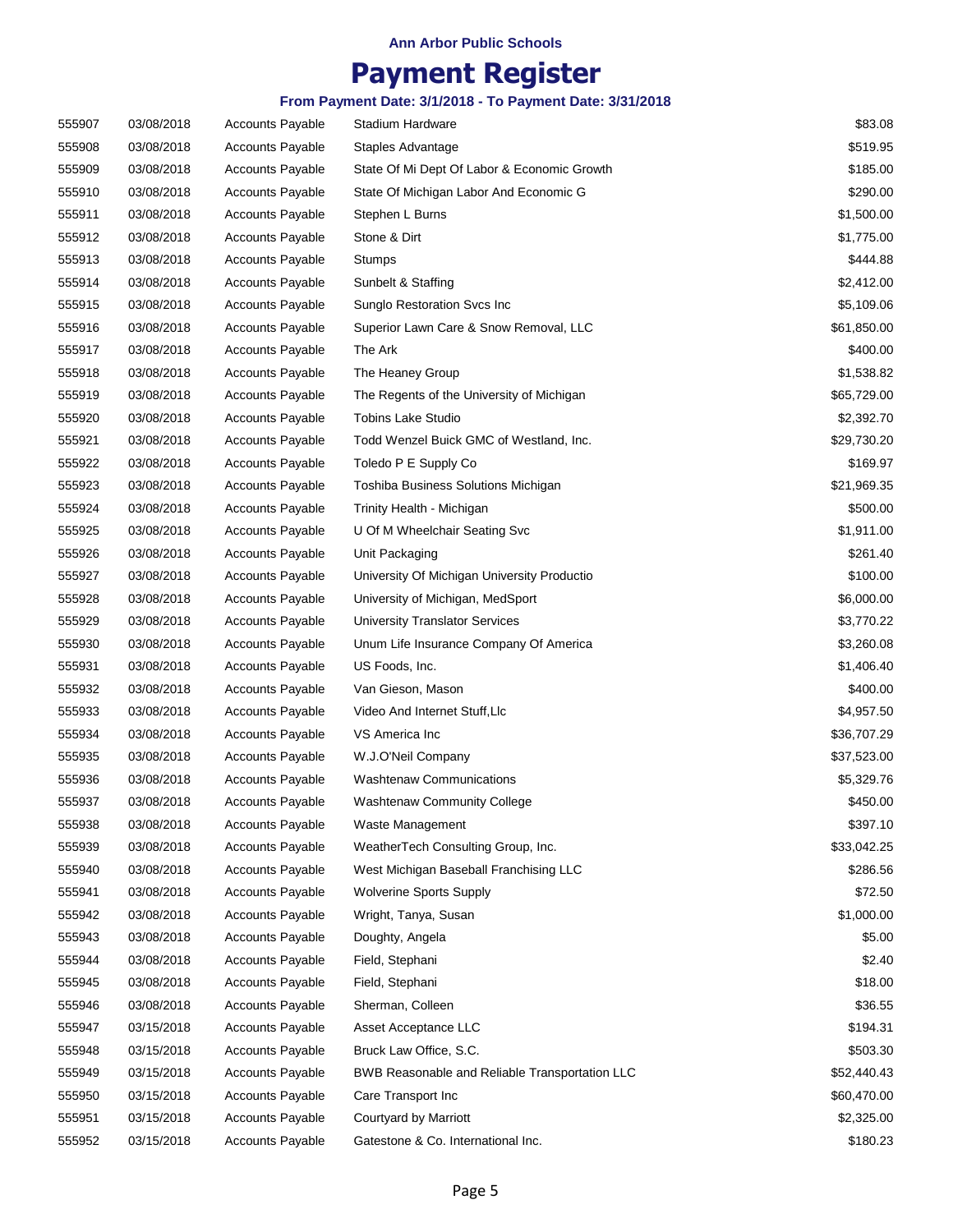## **Payment Register**

| 555953 | 03/15/2018 | <b>Accounts Payable</b> | Jewish Family Services Of Washtenaw Cty Inc     | \$4,708.44  |
|--------|------------|-------------------------|-------------------------------------------------|-------------|
| 555954 | 03/15/2018 | <b>Accounts Payable</b> | Leslie Science & Nature Center                  | \$215.00    |
| 555955 | 03/15/2018 | <b>Accounts Payable</b> | Michigan Guaranty Agency                        | \$31.88     |
| 555956 | 03/15/2018 | <b>Accounts Payable</b> | Michigan Guaranty Agency                        | \$279.13    |
| 555957 | 03/15/2018 | <b>Accounts Payable</b> | Pioneer Credit Recovery                         | \$305.51    |
| 555958 | 03/15/2018 | <b>Accounts Payable</b> | Portfolio Recovery Associates, LLC              | \$87.43     |
| 555959 | 03/15/2018 | <b>Accounts Payable</b> | U S Dept Of Education                           | \$82.20     |
| 555960 | 03/15/2018 | <b>Accounts Payable</b> | University Of Michigan Credit Union             | \$50.00     |
| 555961 | 03/15/2018 | <b>Accounts Payable</b> | US Department Of Education                      | \$305.51    |
| 555962 | 03/15/2018 | <b>Accounts Payable</b> | Chapter 13 Trustee                              | \$845.63    |
| 555964 | 03/15/2018 | <b>Accounts Payable</b> | Kapnick Insurance Group                         | \$7,957.64  |
| 555965 | 03/15/2018 | <b>Accounts Payable</b> | Kapnick Insurance Group                         | \$6,436.99  |
| 555966 | 03/15/2018 | <b>Accounts Payable</b> | Michigan Guaranty Agency                        | \$201.10    |
| 555967 | 03/15/2018 | <b>Accounts Payable</b> | Michigan State Disbursement Unit                | \$3,997.07  |
| 555968 | 03/15/2018 | <b>Accounts Payable</b> | Office Of The Chapter 13 Trustee                | \$179.63    |
| 555969 | 03/15/2018 | <b>Accounts Payable</b> | Texas Child Support Disburse. Unit              | \$302.31    |
| 555970 | 03/15/2018 | <b>Accounts Payable</b> | U S Department Of Education                     | \$75.98     |
| 555971 | 03/15/2018 | <b>Accounts Payable</b> | U S Dept Of Education                           | \$172.83    |
| 555972 | 03/15/2018 | <b>Accounts Payable</b> | U. S. Department Of Education                   | \$84.82     |
| 555973 | 03/15/2018 | <b>Accounts Payable</b> | U.S. Department Of Education                    | \$83.36     |
| 555974 | 03/15/2018 | <b>Accounts Payable</b> | Washington State Support Registry               | \$230.76    |
| 555975 | 03/22/2018 | <b>Accounts Payable</b> | 1 Stop Better Driving School and Transportation | \$10,771.06 |
| 555976 | 03/22/2018 | <b>Accounts Payable</b> | A and N Electric, Inc.                          | \$9,519.10  |
| 555977 | 03/22/2018 | <b>Accounts Payable</b> | A-1 Rental Inc                                  | \$987.03    |
| 555978 | 03/22/2018 | <b>Accounts Payable</b> | A.F. Smith                                      | \$8,343.00  |
| 555979 | 03/22/2018 | <b>Accounts Payable</b> | A2 Customs                                      | \$1,065.00  |
| 555980 | 03/22/2018 | <b>Accounts Payable</b> | AbleNet Inc.                                    | \$137.50    |
| 555981 | 03/22/2018 | <b>Accounts Payable</b> | All Pro Exercise                                | \$2,766.50  |
| 555982 | 03/22/2018 | <b>Accounts Payable</b> | Amazon.com LLC                                  | \$56.63     |
| 555983 | 03/22/2018 | <b>Accounts Payable</b> | Ann Arbor Area Transportation Authority         | \$8,518.72  |
| 555984 | 03/22/2018 | <b>Accounts Payable</b> | Ann Arbor Center For Independ. Living           | \$11,140.00 |
| 555985 | 03/22/2018 | <b>Accounts Payable</b> | Ann Arbor Observer                              | \$995.00    |
| 555986 | 03/22/2018 | <b>Accounts Payable</b> | Ann Arbor Welding Supply                        | \$31.00     |
| 555987 | 03/22/2018 | <b>Accounts Payable</b> | Apple Computer Inc                              | \$8,176.05  |
| 555988 | 03/22/2018 | <b>Accounts Payable</b> | AppleCrossing.com LLC                           | \$603.00    |
| 555989 | 03/22/2018 | <b>Accounts Payable</b> | Arbor Springs Water                             | \$110.50    |
| 555990 | 03/22/2018 | <b>Accounts Payable</b> | <b>ARC Document Solutions LLC</b>               | \$313.29    |
| 555991 | 03/22/2018 | <b>Accounts Payable</b> | Arch Environmental Group, Inc                   | \$769.48    |
| 555992 | 03/22/2018 | <b>Accounts Payable</b> | AT&T                                            | \$69.69     |
| 555993 | 03/22/2018 | <b>Accounts Payable</b> | ATKINS, SUSAN, HELEN                            | \$2,500.00  |
| 555994 | 03/22/2018 | <b>Accounts Payable</b> | Atlas Wholesale Food Company                    | \$438.87    |
| 555995 | 03/22/2018 | <b>Accounts Payable</b> | B & H Photo Video                               | \$1,264.67  |
| 555996 | 03/22/2018 | <b>Accounts Payable</b> | Bank Of New York Mellon                         | \$750.00    |
| 555997 | 03/22/2018 | <b>Accounts Payable</b> | Barnes & Noble                                  | \$958.80    |
| 555998 | 03/22/2018 | <b>Accounts Payable</b> | <b>Batteries Plus</b>                           | \$330.86    |
| 555999 | 03/22/2018 | <b>Accounts Payable</b> | Becker's School Supply                          | \$86.20     |
|        |            |                         |                                                 |             |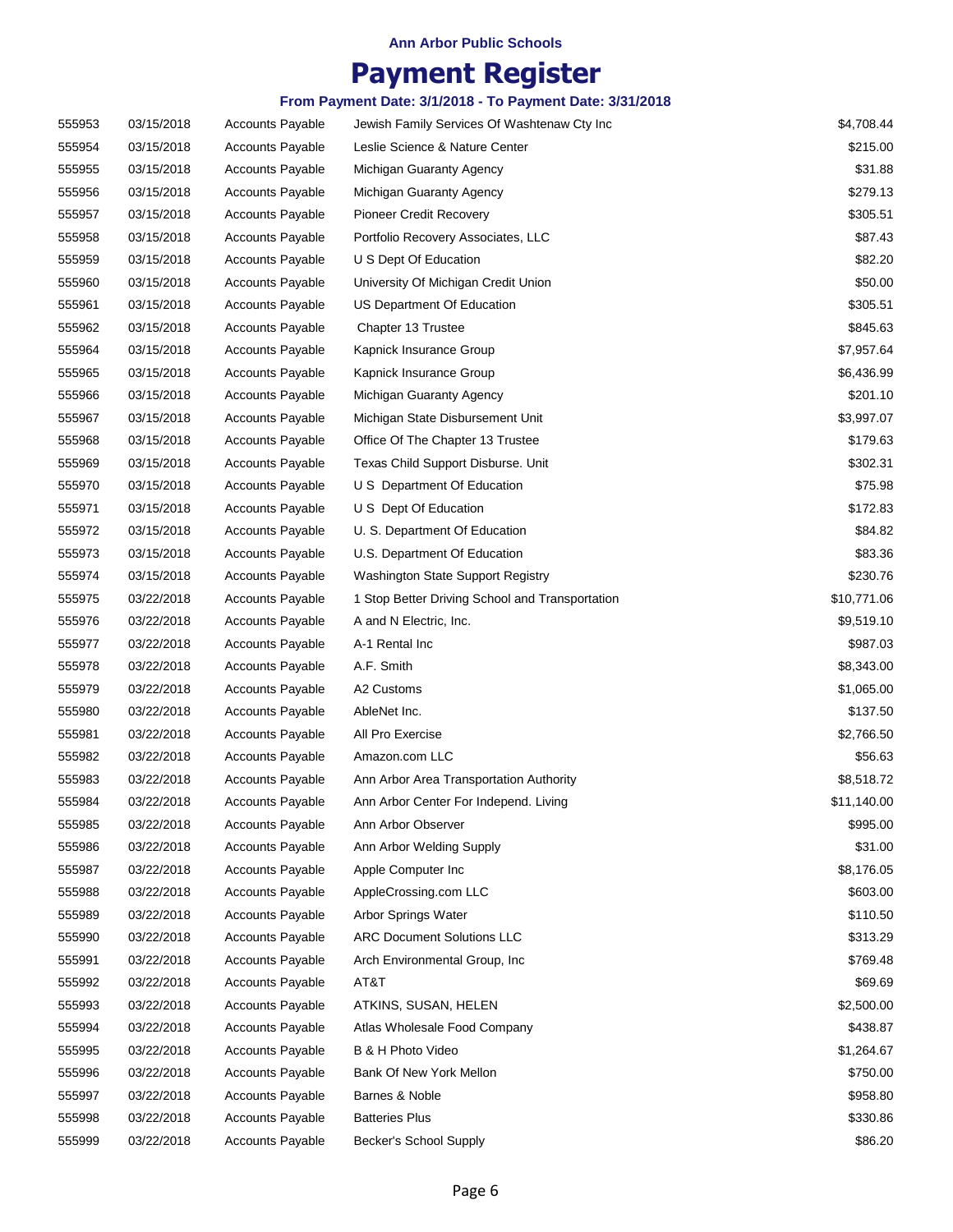## **Payment Register**

| 556000 | 03/22/2018 | <b>Accounts Payable</b> | Bio-Rad Laboratories Inc                        | \$117.00     |
|--------|------------|-------------------------|-------------------------------------------------|--------------|
| 556001 | 03/22/2018 | <b>Accounts Payable</b> | <b>Blick Art Materials LLC</b>                  | \$785.22     |
| 556002 | 03/22/2018 | <b>Accounts Payable</b> | Blue Car; Blue Cab DBA                          | \$9,273.00   |
| 556003 | 03/22/2018 | <b>Accounts Payable</b> | Blue Care Network Of Michigan                   | \$37,598.40  |
| 556004 | 03/22/2018 | <b>Accounts Payable</b> | <b>British Elite Soccer Training LLC</b>        | \$2,765.00   |
| 556005 | 03/22/2018 | <b>Accounts Payable</b> | <b>BSN Corporation Sport Supply Group I</b>     | \$1,543.18   |
| 556006 | 03/22/2018 | <b>Accounts Payable</b> | Busch's Valuland-Main St                        | \$18.48      |
| 556007 | 03/22/2018 | <b>Accounts Payable</b> | BWB Reasonable and Reliable Transportation LLC  | \$37,726.38  |
| 556008 | 03/22/2018 | <b>Accounts Payable</b> | Carolina Biological Supply Company              | \$2,705.99   |
| 556009 | 03/22/2018 | <b>Accounts Payable</b> | <b>Cdw Government Inc.</b>                      | \$3,219.54   |
| 556010 | 03/22/2018 | <b>Accounts Payable</b> | <b>Cedar Point Group Sales</b>                  | \$7,995.00   |
| 556011 | 03/22/2018 | <b>Accounts Payable</b> | Cellco Partnership Dba Verizon Wireless         | \$10,751.83  |
| 556012 | 03/22/2018 | <b>Accounts Payable</b> | Central Michigan Paper (cmp)                    | \$3,274.00   |
| 556013 | 03/22/2018 | <b>Accounts Payable</b> | CEO Imaging Systems, Inc.                       | \$1,600.00   |
| 556014 | 03/22/2018 | <b>Accounts Payable</b> | Chartwells, Compass Group USA                   | \$299,622.84 |
| 556015 | 03/22/2018 | <b>Accounts Payable</b> | <b>Christine Marie Stead</b>                    | \$489.11     |
| 556016 | 03/22/2018 | <b>Accounts Payable</b> | Cintas                                          | \$6,439.45   |
| 556017 | 03/22/2018 | <b>Accounts Payable</b> | City Of Ann Arbor Treasurer                     | \$18,314.42  |
| 556018 | 03/22/2018 | <b>Accounts Payable</b> | Clark Hill Plc Attorneys At Law                 | \$16,254.40  |
| 556019 | 03/22/2018 | <b>Accounts Payable</b> | <b>Clinton County RESA</b>                      | \$1,402.00   |
| 556020 | 03/22/2018 | <b>Accounts Payable</b> | Collins And Blaha, P.C.                         | \$38,741.25  |
| 556021 | 03/22/2018 | <b>Accounts Payable</b> | Colman Wolf Supply Company                      | \$16,745.03  |
| 556022 | 03/22/2018 | <b>Accounts Payable</b> | Committee For Children                          | \$1,479.00   |
| 556023 | 03/22/2018 | <b>Accounts Payable</b> | Complete Production System Inc                  | \$390.00     |
| 556024 | 03/22/2018 | <b>Accounts Payable</b> | Cottage Inn Pizza                               | \$187.91     |
| 556025 | 03/22/2018 | <b>Accounts Payable</b> | Covert, Kimberly, Cundiff                       | \$800.00     |
| 556026 | 03/22/2018 | <b>Accounts Payable</b> | Coxen, Tammy                                    | \$323.91     |
| 556027 | 03/22/2018 | <b>Accounts Payable</b> | Crisis Prevention Institute Inc                 | \$879.00     |
| 556028 | 03/22/2018 | <b>Accounts Payable</b> | Deaf Community Advocacy Network                 | \$3,800.00   |
| 556029 | 03/22/2018 | <b>Accounts Payable</b> | Dell Computers Education Sales Dept             | \$30,239.83  |
| 556030 | 03/22/2018 | <b>Accounts Payable</b> | Demco Inc                                       | \$823.56     |
| 556031 | 03/22/2018 | <b>Accounts Payable</b> | Detmer, Carol                                   | \$300.00     |
| 556032 | 03/22/2018 | <b>Accounts Payable</b> | Detroit Edison Or Dte Energy                    | \$94,199.18  |
| 556033 | 03/22/2018 | <b>Accounts Payable</b> | Detroit Edison Or Dte Energy                    | \$4,899.84   |
| 556034 | 03/22/2018 | <b>Accounts Payable</b> | Devall Design Ltd Csinc                         | \$828.75     |
| 556035 | 03/22/2018 | <b>Accounts Payable</b> | Dispute Resolution Centers of Michigan, Inc.    | \$1,790.00   |
| 556036 | 03/22/2018 | <b>Accounts Payable</b> | Dollar Bill Copying                             | \$1,146.86   |
| 556037 | 03/22/2018 | <b>Accounts Payable</b> | <b>DTE Energy</b>                               | \$9,681.84   |
| 556038 | 03/22/2018 | <b>Accounts Payable</b> | Dummies On The Run Jerry Buffman                | \$30.00      |
| 556039 | 03/22/2018 | <b>Accounts Payable</b> | Durham School Services LP                       | \$647,703.38 |
| 556040 | 03/22/2018 | <b>Accounts Payable</b> | <b>Educational Visions Alliance Inc</b>         | \$3,600.00   |
| 556041 | 03/22/2018 | <b>Accounts Payable</b> | <b>EMU Cashiers Office Student Business Ser</b> | \$4,235.00   |
| 556042 | 03/22/2018 | <b>Accounts Payable</b> | Enterprise Rent-A-Car                           | \$699.30     |
| 556043 | 03/22/2018 | <b>Accounts Payable</b> | Evans & Sutherland Digistar Theater Gro         | \$14,100.00  |
| 556044 | 03/22/2018 | <b>Accounts Payable</b> | Ferguson Enterprises, Inc.                      | \$13,003.51  |
| 556045 | 03/22/2018 | <b>Accounts Payable</b> | Ferris State University                         | \$250.00     |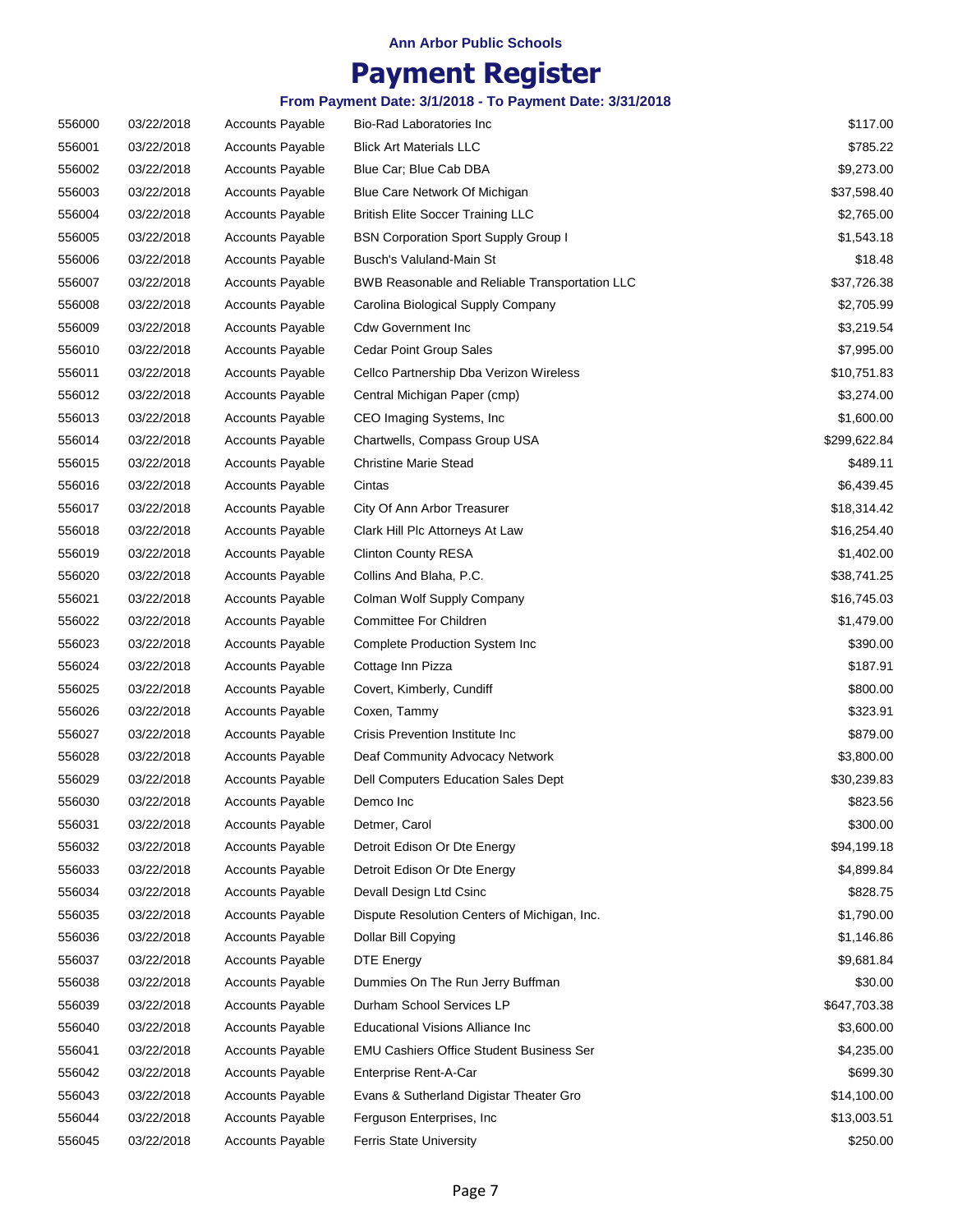## **Payment Register**

| 556046 | 03/22/2018 | <b>Accounts Payable</b> | Fiber Link Inc                              | \$887.25     |
|--------|------------|-------------------------|---------------------------------------------|--------------|
| 556047 | 03/22/2018 | <b>Accounts Payable</b> | Flaghouse Inc                               | \$317.88     |
| 556048 | 03/22/2018 | <b>Accounts Payable</b> | Flinn Scientific Co                         | \$115.05     |
| 556049 | 03/22/2018 | <b>Accounts Payable</b> | Flipside Art Studio, LLC                    | \$1,760.90   |
| 556050 | 03/22/2018 | <b>Accounts Payable</b> | Follett School Solutions, Inc.              | \$1,739.65   |
| 556051 | 03/22/2018 | <b>Accounts Payable</b> | Frontline Placement Technologies, Inc.      | \$1,485.96   |
| 556052 | 03/22/2018 | <b>Accounts Payable</b> | Fun and Function                            | \$714.71     |
| 556054 | 03/22/2018 | <b>Accounts Payable</b> | Gale Group, The                             | \$50.00      |
| 556055 | 03/22/2018 | <b>Accounts Payable</b> | Gaynor, Jeffrey, T                          | \$130.00     |
| 556056 | 03/22/2018 | <b>Accounts Payable</b> | GCA Education Services, Inc.                | \$467,345.45 |
| 556057 | 03/22/2018 | <b>Accounts Payable</b> | Getaway Tours Inc                           | \$5,170.00   |
| 556058 | 03/22/2018 | <b>Accounts Payable</b> | Gordon Food Service                         | \$3,501.61   |
| 556059 | 03/22/2018 | <b>Accounts Payable</b> | Goyette Mechanical Co                       | \$153,524.57 |
| 556060 | 03/22/2018 | <b>Accounts Payable</b> | Great Lakes Environmental Service, Inc.     | \$21,992.00  |
| 556061 | 03/22/2018 | <b>Accounts Payable</b> | Green, Jacquelyn, Marie                     | \$524.30     |
| 556062 | 03/22/2018 | <b>Accounts Payable</b> | H.V. Burton Company                         | \$6,300.00   |
| 556063 | 03/22/2018 | <b>Accounts Payable</b> | Harrison Builders, Inc Dba Harrison Floors  | \$3,800.00   |
| 556064 | 03/22/2018 | <b>Accounts Payable</b> | <b>Heikkinen Productions</b>                | \$81.00      |
| 556065 | 03/22/2018 | <b>Accounts Payable</b> | Heinemann Greenwood Publishing              | \$3,723.44   |
| 556066 | 03/22/2018 | <b>Accounts Payable</b> | Hewitt's Music, Inc.                        | \$1,042.75   |
| 556067 | 03/22/2018 | <b>Accounts Payable</b> | Indiana Printing and Publishing Company Inc | \$3,880.00   |
| 556068 | 03/22/2018 | <b>Accounts Payable</b> | Integrated Design Soutions, LLC             | \$995.00     |
| 556069 | 03/22/2018 | <b>Accounts Payable</b> | International Baccalaureate Organization    | \$8,760.00   |
| 556070 | 03/22/2018 | <b>Accounts Payable</b> | J W Pepper & Sons, Inc.                     | \$310.00     |
| 556071 | 03/22/2018 | <b>Accounts Payable</b> | J.C. Ehrlich Pest Control                   | \$2,339.00   |
| 556072 | 03/22/2018 | <b>Accounts Payable</b> | James Lee Michaels Dba Avery Systems An     | \$5,065.00   |
| 556073 | 03/22/2018 | <b>Accounts Payable</b> | Jewish Family Services Of Washtenaw Cty Inc | \$3,428.09   |
| 556074 | 03/22/2018 | <b>Accounts Payable</b> | <b>JMAM Solutions, LLC</b>                  | \$46.50      |
| 556075 | 03/22/2018 | <b>Accounts Payable</b> | Kathy Baker                                 | \$4,695.00   |
| 556076 | 03/22/2018 | <b>Accounts Payable</b> | Kelly-Shaieb, Jessica, Leigh                | \$317.52     |
| 556077 | 03/22/2018 | <b>Accounts Payable</b> | Kids Power LLC                              | \$1,533.24   |
| 556078 | 03/22/2018 | <b>Accounts Payable</b> | Kiwanis/Key Club International              | \$65.00      |
| 556079 | 03/22/2018 | <b>Accounts Payable</b> | Knowledge Matters Inc                       | \$1,795.00   |
| 556080 | 03/22/2018 | <b>Accounts Payable</b> | Kone Incorporated                           | \$2,368.35   |
| 556081 | 03/22/2018 | <b>Accounts Payable</b> | Konica Minolta Business Solutions           | \$150.00     |
| 556082 | 03/22/2018 | <b>Accounts Payable</b> | Lab-Aids, Inc. Publ Div.                    | \$6,018.85   |
| 556083 | 03/22/2018 | <b>Accounts Payable</b> | Lakeshore Learning Materials                | \$2,713.84   |
| 556084 | 03/22/2018 | <b>Accounts Payable</b> | Learning A-Z                                | \$39.95      |
| 556085 | 03/22/2018 | <b>Accounts Payable</b> | Lexia Learning Systems LLC                  | \$2,264.60   |
| 556086 | 03/22/2018 | <b>Accounts Payable</b> | Lin I Sheng /szechuan Empire                | \$317.75     |
| 556087 | 03/22/2018 | <b>Accounts Payable</b> | Literacy Language & Learning Institute      | \$1,050.00   |
| 556088 | 03/22/2018 | <b>Accounts Payable</b> | <b>Longstreth Sporting Goods</b>            | \$43.90      |
| 556089 | 03/22/2018 | <b>Accounts Payable</b> | M.E.K.A. LLC                                | \$1,185.00   |
| 556090 | 03/22/2018 | <b>Accounts Payable</b> | <b>MacAllister Rentals</b>                  | \$6,396.49   |
| 556091 | 03/22/2018 | <b>Accounts Payable</b> | Macprofessionals Inc.                       | \$735.00     |
| 556092 | 03/22/2018 | <b>Accounts Payable</b> | Madonna University                          | \$80.00      |
|        |            |                         |                                             |              |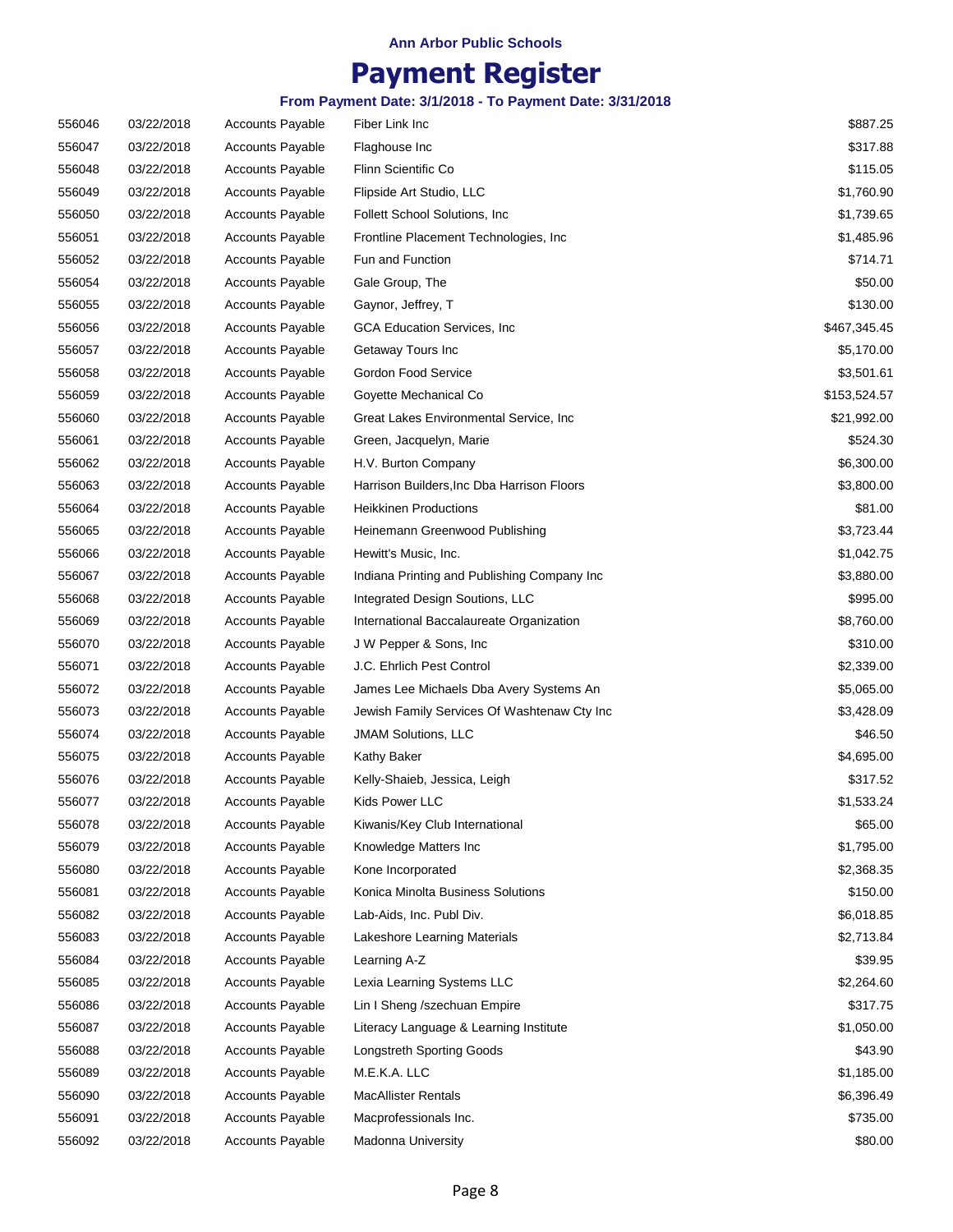## **Payment Register**

| 556093 | 03/22/2018 | <b>Accounts Payable</b> | <b>MASSP</b>                                      | \$1,199.50     |
|--------|------------|-------------------------|---------------------------------------------------|----------------|
| 556094 | 03/22/2018 | <b>Accounts Payable</b> | Mcgraw-Hill School Education                      | \$1,688.93     |
| 556095 | 03/22/2018 | <b>Accounts Payable</b> | Mcnaughton-Mckay Electric                         | \$581.47       |
| 556096 | 03/22/2018 | <b>Accounts Payable</b> | MEA Financial Services Inc Group Term Life        | \$4,434.07     |
| 556097 | 03/22/2018 | <b>Accounts Payable</b> | Mediation Training & Consultation Institute       | \$1,125.00     |
| 556098 | 03/22/2018 | <b>Accounts Payable</b> | <b>Mediscan Staffing Services</b>                 | \$13,661.80    |
| 556099 | 03/22/2018 | <b>Accounts Payable</b> | Meridian Winds LLC                                | \$358.00       |
| 556100 | 03/22/2018 | <b>Accounts Payable</b> | Messa 370 (COBRA)                                 | \$2,581.50     |
| 556101 | 03/22/2018 | <b>Accounts Payable</b> | Messa (370)                                       | \$608,154.27   |
| 556102 | 03/22/2018 | <b>Accounts Payable</b> | Metro On Demand Express, Inc.                     | \$1,154.25     |
| 556103 | 03/22/2018 | <b>Accounts Payable</b> | <b>Metro Waste Service</b>                        | \$1,700.00     |
| 556104 | 03/22/2018 | <b>Accounts Payable</b> | MI Amateur Softball Assoc-Masa                    | \$3,847.50     |
| 556105 | 03/22/2018 | <b>Accounts Payable</b> | MI Family Career & Community Leaders Of America - | \$475.00       |
| 556106 | 03/22/2018 | <b>Accounts Payable</b> | MI Interscholastic Athletic Administration Assoc  | \$150.00       |
| 556107 | 03/22/2018 | <b>Accounts Payable</b> | Michigan Council for Exceptional Child            | \$625.00       |
| 556108 | 03/22/2018 | <b>Accounts Payable</b> | Michigan Feldenkrais                              | \$486.28       |
| 556109 | 03/22/2018 | <b>Accounts Payable</b> | Michigan Interpreting Services, Inc.              | \$3,240.00     |
| 556110 | 03/22/2018 | <b>Accounts Payable</b> | Michigan Opera Theatre Ticket Office              | \$300.00       |
| 556111 | 03/22/2018 | <b>Accounts Payable</b> | Michigan Power Rodding Inc                        | \$3,999.00     |
| 556112 | 03/22/2018 | <b>Accounts Payable</b> | Miller Canfield Paddock Stone Plc                 | \$8,745.75     |
| 556113 | 03/22/2018 | <b>Accounts Payable</b> | Mitchell, Harmony, Tynisha                        | \$130.00       |
| 556114 | 03/22/2018 | <b>Accounts Payable</b> | MLive Media Group                                 | \$253.45       |
| 556115 | 03/22/2018 | <b>Accounts Payable</b> | Mumm, Susan, Marie                                | \$933.84       |
| 556116 | 03/22/2018 | <b>Accounts Payable</b> | <b>Musical Resources</b>                          | \$533.27       |
| 556117 | 03/22/2018 | <b>Accounts Payable</b> | Napa Auto Parts                                   | \$175.56       |
| 556118 | 03/22/2018 | <b>Accounts Payable</b> | National Energy Control Corporation               | \$986.63       |
| 556119 | 03/22/2018 | <b>Accounts Payable</b> | NCS Pearson, Inc.                                 | \$306.00       |
| 556120 | 03/22/2018 | <b>Accounts Payable</b> | <b>Neaton Mathematics LLC</b>                     | \$2,500.00     |
| 556121 | 03/22/2018 | <b>Accounts Payable</b> | NeoFunds by Neopost                               | \$2,100.00     |
| 556122 | 03/22/2018 | <b>Accounts Payable</b> | Norcostco                                         | \$124.56       |
| 556123 | 03/22/2018 | <b>Accounts Payable</b> | NUCO <sub>2</sub> Inc                             | \$630.77       |
| 556124 | 03/22/2018 | <b>Accounts Payable</b> | Office Depot                                      | \$7,740.69     |
| 556125 | 03/22/2018 | <b>Accounts Payable</b> | Parsons-Scott, Nancy                              | \$739.51       |
| 556126 | 03/22/2018 | <b>Accounts Payable</b> | Patricia Ashford Manley                           | \$130.00       |
| 556127 | 03/22/2018 | <b>Accounts Payable</b> | <b>Pediatric Therapy Associates</b>               | \$37,192.50    |
| 556128 | 03/22/2018 | <b>Accounts Payable</b> | Perma-Bound Books                                 | \$4,177.70     |
| 556129 | 03/22/2018 | <b>Accounts Payable</b> | <b>Pittsfield Charter Township</b>                | \$727.07       |
| 556130 | 03/22/2018 | <b>Accounts Payable</b> | Presidio Infrastructure Solutions LLC             | \$30,608.00    |
| 556131 | 03/22/2018 | <b>Accounts Payable</b> | Print-Tech Inc                                    | \$218.52       |
| 556132 | 03/22/2018 | <b>Accounts Payable</b> | <b>Priority Health</b>                            | \$1,838,553.72 |
| 556133 | 03/22/2018 | <b>Accounts Payable</b> | ProCare Therapy, Inc.                             | \$4,816.50     |
| 556134 | 03/22/2018 | <b>Accounts Payable</b> | QBS, INC.                                         | \$900.00       |
| 556135 | 03/22/2018 | <b>Accounts Payable</b> | Quench USA Inc.                                   | \$79.90        |
| 556136 | 03/22/2018 | <b>Accounts Payable</b> | Quill Corporation                                 | \$1,199.91     |
| 556137 | 03/22/2018 | <b>Accounts Payable</b> | Read Naturally, Inc                               | \$690.00       |
| 556138 | 03/22/2018 | <b>Accounts Payable</b> | Rebecca Lepak LLC                                 | \$420.00       |
|        |            |                         |                                                   |                |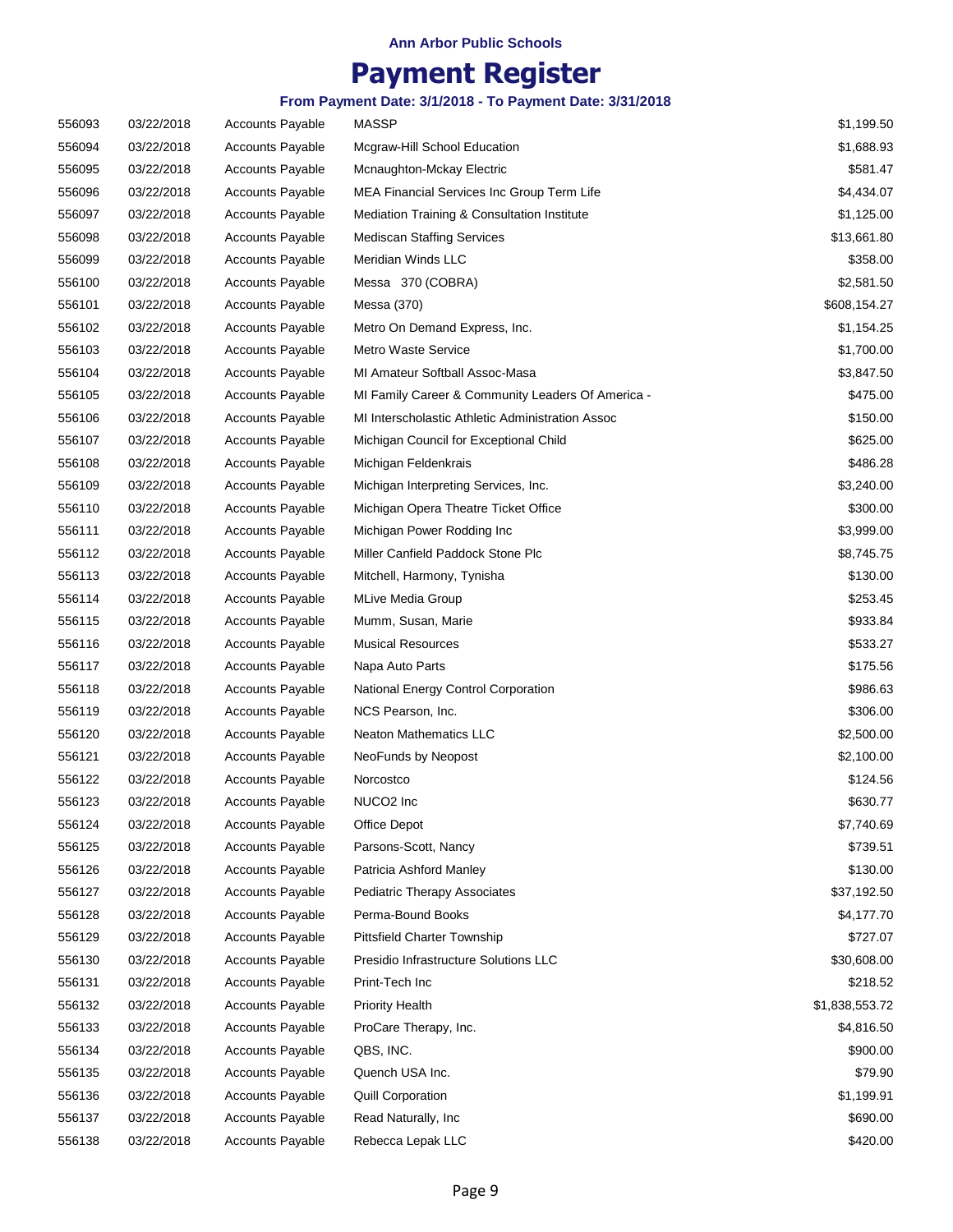## **Payment Register**

| 556139 | 03/22/2018 | <b>Accounts Payable</b> | <b>Resolute Educational Solutions</b>               | \$4,800.00  |
|--------|------------|-------------------------|-----------------------------------------------------|-------------|
| 556140 | 03/22/2018 | <b>Accounts Payable</b> | <b>Resolute Protections Specialists</b>             | \$828.00    |
| 556141 | 03/22/2018 | <b>Accounts Payable</b> | Resources for Reading                               | \$47.47     |
| 556142 | 03/22/2018 | <b>Accounts Payable</b> | Risk Security & Investigations                      | \$7,693.36  |
| 556143 | 03/22/2018 | <b>Accounts Payable</b> | RKA Petroleum Companies, Inc.                       | \$22,681.68 |
| 556144 | 03/22/2018 | <b>Accounts Payable</b> | Rocket Enterprise, Inc.                             | \$2,673.40  |
| 556145 | 03/22/2018 | <b>Accounts Payable</b> | <b>Rovin Ceramics</b>                               | \$957.12    |
| 556146 | 03/22/2018 | <b>Accounts Payable</b> | Rubicon International                               | \$260.00    |
| 556147 | 03/22/2018 | <b>Accounts Payable</b> | Safety Kleen                                        | \$1,029.06  |
| 556148 | 03/22/2018 | <b>Accounts Payable</b> | Sarah Feld                                          | \$100.72    |
| 556149 | 03/22/2018 | <b>Accounts Payable</b> | Sax Arts And Crafts                                 | \$91.46     |
| 556150 | 03/22/2018 | <b>Accounts Payable</b> | Schmidt, William                                    | \$190.00    |
| 556151 | 03/22/2018 | <b>Accounts Payable</b> | School Nurse Supply, Inc.                           | \$957.90    |
| 556152 | 03/22/2018 | <b>Accounts Payable</b> | School Specialty Inc*                               | \$370.27    |
| 556153 | 03/22/2018 | <b>Accounts Payable</b> | ScreenLine, L.L.C.                                  | \$1,005.00  |
| 556154 | 03/22/2018 | <b>Accounts Payable</b> | Sean Dobbins Music                                  | \$900.00    |
| 556155 | 03/22/2018 | <b>Accounts Payable</b> | Secrest, Wardle, Lynch, Hampton, Truex & Morley, Pc | \$471.71    |
| 556156 | 03/22/2018 | <b>Accounts Payable</b> | Service Pro Plumbing & Environmental Contracting I  | \$1,928.79  |
| 556157 | 03/22/2018 | <b>Accounts Payable</b> | Set-Seg (opt & Gtl)                                 | \$1,079.96  |
| 556158 | 03/22/2018 | <b>Accounts Payable</b> | Shamrock Floor Inc                                  | \$3,400.25  |
| 556159 | 03/22/2018 | <b>Accounts Payable</b> | Signs By Tomorrow                                   | \$76.70     |
| 556160 | 03/22/2018 | <b>Accounts Payable</b> | Simone Danyiell Lightfoot                           | \$130.00    |
| 556161 | 03/22/2018 | <b>Accounts Payable</b> | <b>SJS Educational Solutions</b>                    | \$4,500.00  |
| 556162 | 03/22/2018 | <b>Accounts Payable</b> | Southpaw Enterprises Inc                            | \$287.28    |
| 556163 | 03/22/2018 | <b>Accounts Payable</b> | Sports & Recreation, LLC                            | \$2,566.00  |
| 556164 | 03/22/2018 | <b>Accounts Payable</b> | Stadium Hardware                                    | \$68.25     |
| 556165 | 03/22/2018 | <b>Accounts Payable</b> | Staples Advantage                                   | \$175.43    |
| 556166 | 03/22/2018 | <b>Accounts Payable</b> | State Of Mi Dept Of Labor & Economic Growth         | \$2,340.00  |
| 556167 | 03/22/2018 | <b>Accounts Payable</b> | State Of Michigan Dept Of Licensing & Regulatory    | \$100.00    |
| 556168 | 03/22/2018 | <b>Accounts Payable</b> | Stevens Disposal & Recycling Services Inc           | \$85.00     |
| 556169 | 03/22/2018 | <b>Accounts Payable</b> | Stone & Dirt                                        | \$2,100.00  |
| 556170 | 03/22/2018 | <b>Accounts Payable</b> | StructureTec Group Corporation                      | \$4,191.30  |
| 556171 | 03/22/2018 | <b>Accounts Payable</b> | <b>Stumps</b>                                       | \$747.72    |
| 556172 | 03/22/2018 | <b>Accounts Payable</b> | Sunbelt & Staffing                                  | \$7,370.00  |
| 556173 | 03/22/2018 | <b>Accounts Payable</b> | <b>Superior Text</b>                                | \$3,106.60  |
| 556174 | 03/22/2018 | <b>Accounts Payable</b> | Susan Eunice Baskett                                | \$130.00    |
| 556175 | 03/22/2018 | Accounts Payable        | <b>Talx Corporation Talx Ucexpress</b>              | \$108.60    |
| 556176 | 03/22/2018 | <b>Accounts Payable</b> | <b>Team Sports</b>                                  | \$2,134.50  |
| 556177 | 03/22/2018 | <b>Accounts Payable</b> | TELETECH, INC.                                      | \$341.50    |
| 556178 | 03/22/2018 | <b>Accounts Payable</b> | The F.P. Horak Company                              | \$2,829.31  |
| 556179 | 03/22/2018 | <b>Accounts Payable</b> | The Origins Program                                 | \$21,000.00 |
| 556180 | 03/22/2018 | <b>Accounts Payable</b> | The Toledo Ticket Company                           | \$1,131.44  |
| 556181 | 03/22/2018 | <b>Accounts Payable</b> | The Wright Stuff, Inc.                              | \$52.90     |
| 556182 | 03/22/2018 | <b>Accounts Payable</b> | Therapy Shoppe Inc                                  | \$82.92     |
| 556183 | 03/22/2018 | Accounts Payable        | TJM Promos Inc                                      | \$780.00    |
| 556184 | 03/22/2018 | <b>Accounts Payable</b> | Toledo P E Supply Co                                | \$523.84    |
|        |            |                         |                                                     |             |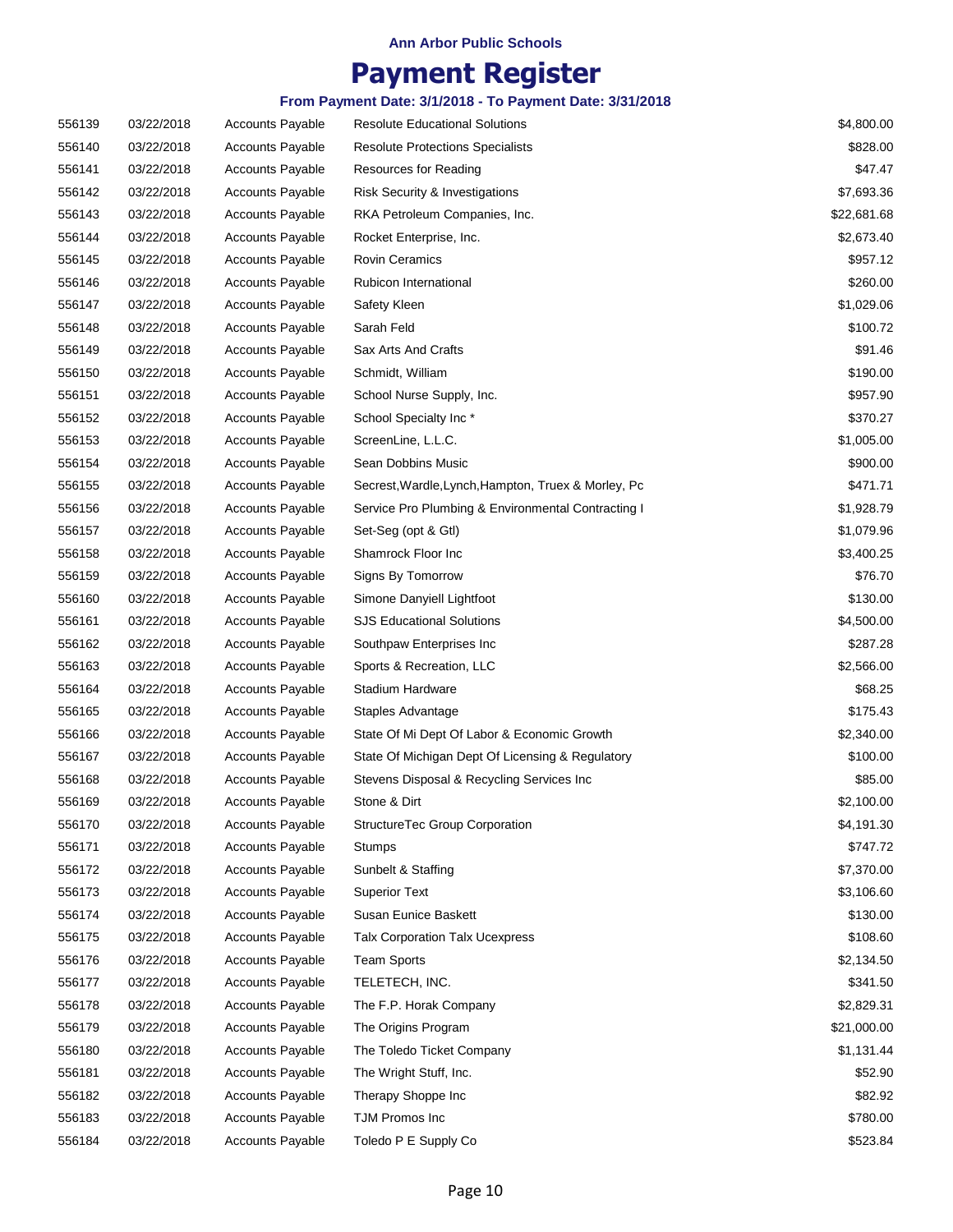## **Payment Register**

| 556185 | 03/22/2018 | <b>Accounts Payable</b> | Total Armored Car Service Inc                      | \$245.26     |
|--------|------------|-------------------------|----------------------------------------------------|--------------|
| 556186 | 03/22/2018 | <b>Accounts Payable</b> | Towela Sepo Okwudire                               | \$1,998.00   |
| 556187 | 03/22/2018 | <b>Accounts Payable</b> | Town & Country Pools                               | \$217.00     |
| 556188 | 03/22/2018 | <b>Accounts Payable</b> | UA 190-IBEW 252, LLC                               | \$200.00     |
| 556189 | 03/22/2018 | <b>Accounts Payable</b> | Unit Packaging                                     | \$1,402.06   |
| 556190 | 03/22/2018 | <b>Accounts Payable</b> | <b>University Musical Society</b>                  | \$240.00     |
| 556191 | 03/22/2018 | <b>Accounts Payable</b> | Unum Life Insurance Company Of America             | \$3,286.42   |
| 556192 | 03/22/2018 | <b>Accounts Payable</b> | Unum Long/Short Term Insurance Company Of America  | \$11,739.02  |
| 556193 | 03/22/2018 | <b>Accounts Payable</b> | US Foods, Inc.                                     | \$439.59     |
| 556194 | 03/22/2018 | <b>Accounts Payable</b> | <b>US Games</b>                                    | \$4,470.00   |
| 556195 | 03/22/2018 | <b>Accounts Payable</b> | Vibbart, James, W.                                 | \$23,936.40  |
| 556196 | 03/22/2018 | <b>Accounts Payable</b> | Video And Internet Stuff, Llc                      | \$2,468.75   |
| 556197 | 03/22/2018 | <b>Accounts Payable</b> | VS America Inc                                     | \$117,396.62 |
| 556198 | 03/22/2018 | <b>Accounts Payable</b> | W.J.O'Neil Company                                 | \$113,886.89 |
| 556199 | 03/22/2018 | <b>Accounts Payable</b> | Washtenaw Community College Financial Services     | \$17,719.90  |
| 556200 | 03/22/2018 | <b>Accounts Payable</b> | Washtenaw Intermediate School District             | \$9,989.31   |
| 556201 | 03/22/2018 | <b>Accounts Payable</b> | <b>Wayne State University</b>                      | \$175.00     |
| 556202 | 03/22/2018 | <b>Accounts Payable</b> | Windstream                                         | \$14,176.53  |
| 556203 | 03/22/2018 | <b>Accounts Payable</b> | Zurich Deductible Recovery Grp                     | \$5,431.64   |
| 556204 | 03/22/2018 | <b>Accounts Payable</b> | Dahabra, Nawal                                     | \$206.00     |
| 556205 | 03/22/2018 | <b>Accounts Payable</b> | Decker, Joel                                       | \$25.00      |
| 556206 | 03/22/2018 | <b>Accounts Payable</b> | Issa, Maysoon                                      | \$103.00     |
| 556207 | 03/22/2018 | <b>Accounts Payable</b> | Lister, David                                      | \$250.00     |
| 556208 | 03/22/2018 | <b>Accounts Payable</b> | Nemer, Mohammed                                    | \$103.00     |
| 556209 | 03/22/2018 | <b>Accounts Payable</b> | Phillips, Derrick L.                               | \$15.00      |
| 556210 | 03/28/2018 | <b>Accounts Payable</b> | Asset Acceptance LLC                               | \$193.75     |
| 556211 | 03/28/2018 | <b>Accounts Payable</b> | Bruck Law Office, S.C.                             | \$503.30     |
| 556212 | 03/28/2018 | <b>Accounts Payable</b> | Distributive Education Clubs Of America (deca Inc. | \$930.00     |
| 556213 | 03/28/2018 | <b>Accounts Payable</b> | Gatestone & Co. International Inc.                 | \$180.23     |
| 556214 | 03/28/2018 | <b>Accounts Payable</b> | J W Pepper & Sons, Inc                             | \$150.00     |
| 556215 | 03/28/2018 | <b>Accounts Payable</b> | Landmark Tours & Travel                            | \$4,335.00   |
| 556216 | 03/28/2018 | <b>Accounts Payable</b> | Michael R. Stillman (P42765)                       | \$503.22     |
| 556217 | 03/28/2018 | Accounts Payable        | Michigan Deca Eastern Michigan Uni                 | \$11,085.00  |
| 556218 | 03/28/2018 | <b>Accounts Payable</b> | Michigan Guaranty Agency                           | \$279.13     |
| 556219 | 03/28/2018 | <b>Accounts Payable</b> | <b>Pioneer Credit Recovery</b>                     | \$305.51     |
| 556220 | 03/28/2018 | <b>Accounts Payable</b> | Portfolio Recovery Associates, LLC                 | \$87.43      |
| 556221 | 03/28/2018 | Accounts Payable        | The Regents of the University of Michigan          | \$4,646.46   |
| 556222 | 03/28/2018 | <b>Accounts Payable</b> | US Dept Of Education                               | \$82.20      |
| 556223 | 03/28/2018 | <b>Accounts Payable</b> | University Of Michigan Credit Union                | \$50.00      |
| 556224 | 03/28/2018 | <b>Accounts Payable</b> | US Department Of Education                         | \$305.51     |
| 556225 | 03/28/2018 | <b>Accounts Payable</b> | Chapter 13 Trustee                                 | \$845.63     |
| 556227 | 03/28/2018 | <b>Accounts Payable</b> | Kapnick Insurance Group                            | \$7,957.64   |
| 556228 | 03/28/2018 | <b>Accounts Payable</b> | Kapnick Insurance Group                            | \$6,436.99   |
| 556229 | 03/28/2018 | <b>Accounts Payable</b> | Michigan Guaranty Agency                           | \$201.10     |
| 556230 | 03/28/2018 | <b>Accounts Payable</b> | Michigan State Disbursement Unit                   | \$4,090.63   |
| 556231 | 03/28/2018 | <b>Accounts Payable</b> | Office Of The Chapter 13 Trustee                   | \$179.63     |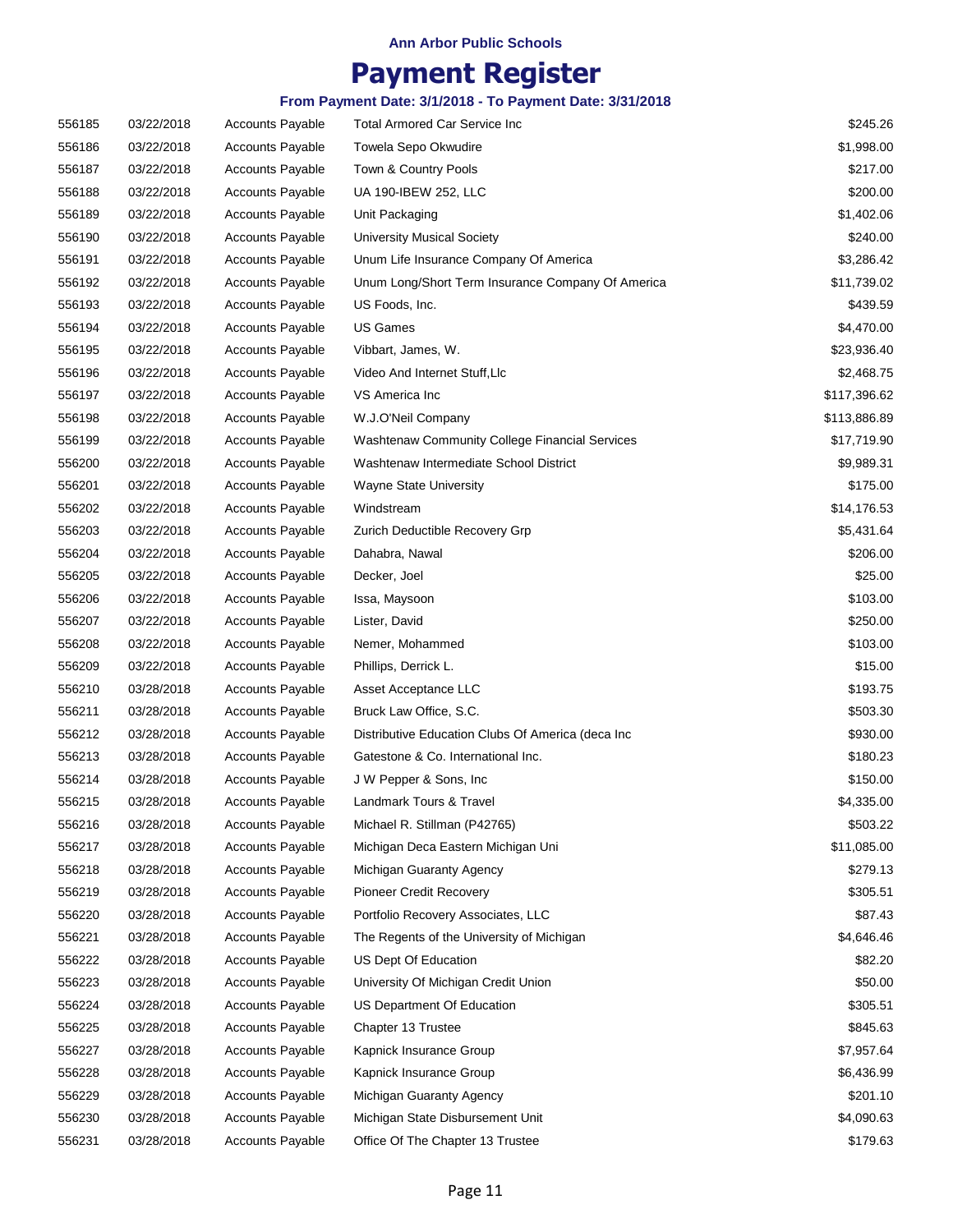# **Payment Register**

### **From Payment Date: 3/1/2018 - To Payment Date: 3/31/2018**

| 556232                    | 03/28/2018 | <b>Accounts Payable</b> | Texas Child Support Disburse. Unit       | \$302.31       |
|---------------------------|------------|-------------------------|------------------------------------------|----------------|
| 556233                    | 03/28/2018 | <b>Accounts Payable</b> | US Department Of Education               | \$76.00        |
| 556234                    | 03/28/2018 | <b>Accounts Payable</b> | US Dept Of Education                     | \$172.83       |
| 556235                    | 03/28/2018 | <b>Accounts Payable</b> | US Department Of Education               | \$5.27         |
| 556236                    | 03/28/2018 | <b>Accounts Payable</b> | US Department Of Education               | \$82.92        |
| 556237                    | 03/28/2018 | <b>Accounts Payable</b> | <b>Washington State Support Registry</b> | \$230.76       |
| <b>Type Check Totals:</b> |            | 508 Transactions        |                                          | \$7,336,398.18 |
| <b>EFT</b>                |            |                         |                                          |                |
| 180248                    | 03/05/2018 | <b>Accounts Payable</b> | State Of Michigan - Payroll Taxes        | \$161,660.05   |
| 180249                    | 03/05/2018 | <b>Accounts Payable</b> | <b>FICA -SOCIAL SECURITY</b>             | \$727,156.12   |
| 180250                    | 03/05/2018 | <b>Accounts Payable</b> | Internal Revenue Service - Payroll Taxes | \$374,399.27   |
| 181908                    | 03/12/2018 | <b>Accounts Payable</b> | FICA -SOCIAL SECURITY                    | \$659,555.18   |
| 181909                    | 03/12/2018 | <b>Accounts Payable</b> | Internal Revenue Service - Payroll Taxes | \$948,381.60   |
| 181910                    | 03/12/2018 | <b>Accounts Payable</b> | State Of Michigan - Payroll Taxes        | \$183,210.03   |
| 181911                    | 03/06/2018 | <b>Accounts Payable</b> | <b>PCMI</b>                              | \$35,049.51    |
| 184711                    | 03/19/2018 | <b>Accounts Payable</b> | FICA -SOCIAL SECURITY                    | \$723,051.98   |
| 184712                    | 03/19/2018 | <b>Accounts Payable</b> | Internal Revenue Service - Payroll Taxes | \$371,026.53   |
| 184713                    | 03/19/2018 | <b>Accounts Payable</b> | State Of Michigan - Payroll Taxes        | \$160,328.74   |
| 184714                    | 03/02/2018 | <b>Accounts Payable</b> | AAPS MasterCard (Finance Dept Use Only)  | \$132,883.18   |
| 184715                    | 03/20/2018 | <b>Accounts Payable</b> | <b>PCMI</b>                              | \$5,629.67     |
| Type EFT Totals:          |            | 12 Transactions         |                                          | \$4,482,331.86 |

Chase-Checking - General Fund -Checking Totals

| <b>Status</b> | Count | <b>Transaction Amount Reconciled Amount</b> |        |
|---------------|-------|---------------------------------------------|--------|
| Open          | 508   | \$7,336,398.18                              | \$0.00 |
| Reconciled    | 0     | \$0.00                                      | \$0.00 |
| Total         | 508   | \$7,336,398.18                              | \$0.00 |
| <b>Status</b> | Count | <b>Transaction Amount Reconciled Amount</b> |        |
| Open          | 12    | \$4,482,331.86                              | \$0.00 |
| Reconciled    | 0     | \$0.00                                      | \$0.00 |
| Total         | 12    | \$4,482,331.86                              | \$0.00 |
| <b>Status</b> | Count | <b>Transaction Amount Reconciled Amount</b> |        |
| Open          | 520   | \$11,818,730.04                             | \$0.00 |
| Reconciled    | 0     | \$0.00                                      | \$0.00 |
| Total         | 520   | \$11,818,730.04                             | \$0.00 |
|               |       |                                             |        |

**Grand Totals:**

| <b>Status</b>     | Coun | <b>Transaction Amount</b> | Reconciled |
|-------------------|------|---------------------------|------------|
| Open              | 508  | \$7,336,398.18            | \$0.00     |
| <b>Reconciled</b> | 0    | \$0.00                    | \$0.00     |
| <b>Total</b>      | 508  | \$7,336,398.18            | \$0.00     |
| <b>Status</b>     | Coun | <b>Transaction Amount</b> | Reconciled |
| Open              | 12   | \$4,482,331.86            | \$0.00     |
| Reconciled        | 0    | \$0.00                    | \$0.00     |